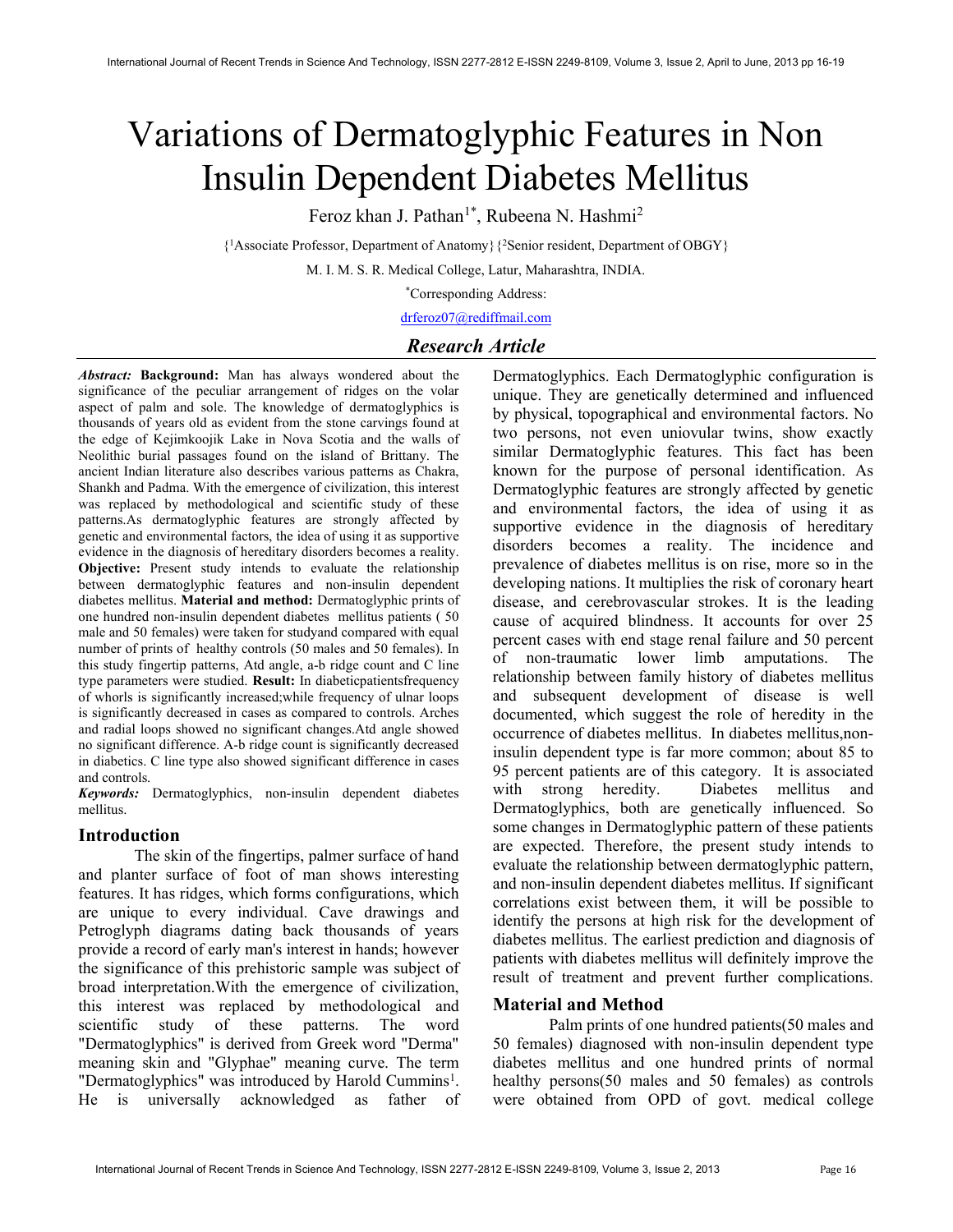Solapur during the period of 2005 to 2007 on white paper by using Kores duplicating ink and cotton ball. Equal number of males and females were selected in cases and controls to avoid the byes of sex in result. Cases were diagnosed by physicianand they were taking treatment. For control group subjects above 45 years with no family history of diabetes and normal blood sugar level were selected. Epidermal ridge patterns were studied with aid of magnifyinglens. In this study four parameters were studied. These includefingertip patterns, atd angle, a-b ridge count and c-line types. Data obtained, analyzed and compared in casesand control by Z test.

### Observation and Result

| Sr.<br>No. | <b>Parameters</b> | <b>Diabetics</b><br>$(n=100)$ |           | <b>Non diabetics</b><br>(n= 100) |           | 'z' Score | 'p' value        | Significance    |
|------------|-------------------|-------------------------------|-----------|----------------------------------|-----------|-----------|------------------|-----------------|
|            |                   | Mean                          | <b>SD</b> | Mean                             | <b>SD</b> |           |                  |                 |
|            | Ulnar Loop        | 2.60                          | 2.10      | 5.89                             | 2.64      | 9.75      | ${}_{\leq 0.05}$ | Significant     |
| 2.         | Radial Loop       | 0.14                          | 0.47      | 0.15                             | 0.44      | 0.16      | > 0.05           | Not Significant |
|            | Whorl             | 5.78                          | 2.88      | 2.84                             | 2.86      | 7.24      | ${}_{\leq 0.05}$ | Significant     |
| 4.         | Arch              | 0.64                          | . . 76    | 1.12                             | .90       | 1.85      | > 0.05           | Not Significant |

#### Table 1: Comparison of Fingertip Pattern in Diabetics and Non- diabetics

In fingertip patterns, mean ulnar loops indiabetics andnon-diabetics were 2.60 and 5.89 respectively. This difference was statistically significant ( $p$  < 0.05). Mean whorls in diabetics and non diabetics were 5.78 and 2.84 respectively. This difference was significant ( $p<0.05$ ). Radial loop and arches showed no significant difference between diabetics and non-diabetics.

| Sr.<br>No. | Parameter | Diabetics $(n=100)$ |      | Non diabetics<br>$(n=100)$ |      | 'z' Score | 'p' value | <b>Significance</b> |
|------------|-----------|---------------------|------|----------------------------|------|-----------|-----------|---------------------|
|            |           | Mean                | SD   | Mean                       | SD   |           |           |                     |
| $\cdot$    | atd Angle | 77.85               | 8.32 | 78.22                      | 7.68 | 0.33      | > 0.05    | Not Significant     |

| <b>Table 2:</b> Comparison of atd angle in Diabetics and Non-diabetics |  |
|------------------------------------------------------------------------|--|
|------------------------------------------------------------------------|--|

Mean Atd angle in diabetics and non diabetics was 77.85 and 78.22 respectively. This differencewas not significant.

| <b>Table 3:</b> Comparison of a-bRidge count in Diabetics and Non-diabetics |           |                     |      |                                   |           |           |             |              |  |  |
|-----------------------------------------------------------------------------|-----------|---------------------|------|-----------------------------------|-----------|-----------|-------------|--------------|--|--|
| Sr.<br>No.                                                                  | Parameter | Diabetics $(n=100)$ |      | <b>Non diabetics</b><br>$(n=100)$ |           | 'z' Score | 'p' value   | Significance |  |  |
|                                                                             |           | Mean                | SD   | Mean                              | <b>SD</b> |           |             |              |  |  |
| .,                                                                          | a-b Ridge | 68.25               | 8.35 | 70.80                             | 8.11      | 2.19      | ${}_{0.05}$ | Significant  |  |  |

Mean a-b ridge count in diabetics was 68.25 and in non-diabetics 70.80. This difference was statistically significant  $(p<0.05)$ .

|          |             |                  | - -                  |           |                  |                 |
|----------|-------------|------------------|----------------------|-----------|------------------|-----------------|
| Sr. No.  | C line Tvpe | <b>Diabetics</b> | <b>Non-diabetics</b> | 'z' Score | 'n' Value        | Significance    |
| . .      | Absent      |                  |                      | 8.62      | ${}_{\leq 0.05}$ | Significant     |
| <u>.</u> | Proximal    |                  | 40                   | 2.63      | ${}_{\leq 0.05}$ | Significant     |
|          | Radial      | 70               | 96                   | 3.76      | ${}_{0.05}$      | Significant     |
|          | Jlnar       | 46               | 59                   | .86       | > 0.05           | Not Significant |

Table 4: Comparison of C Line Type in both hands of Diabetics and Non- diabetics

C line was absent in 52 hands of diabetics and only 5 hands of non-diabetics. This difference was statistically significant. C proximal was observed in 23 hands of diabetics 40 hands of non-diabeticsand difference was significant ( p<0.05). C radial wasseen in 79 hands of diabetics and96 hands of non-diabetics. This difference was significant (p<0.05). C ulnar showed no significant difference.

### **Discussion**

Man has always wondered about the significance of the peculiar arrangement of ridges on the volar aspect of palm and sole. The ancient Indian literature also describes various patterns as Chakra, Shankh and Padma. It was Grew<sup>2</sup> who for the first time studied the epidermal ridge patterns. He described the sweat pores, epidermal ridges, and their arrangement with drawings. Bidloo<sup>3</sup> gave scientific description of epidermal ridge patterns. He wrote first book with detailed drawing of finger print.

Galton<sup>4</sup> was the first in fundamental fingerprint studies. He is the 'inventor' of dermatoglyphics. He studied morphology, classification, inheritance and racial variations. He classified the finger tip patterns into whorls, loops and arches. He scientifically demonstrated permanence of fingerprints. He has also done first twin research. Cummins<sup>5</sup> reported that, in mongoloids dermatoglyphics of finger tips and palm present number of characters which differ from those of racially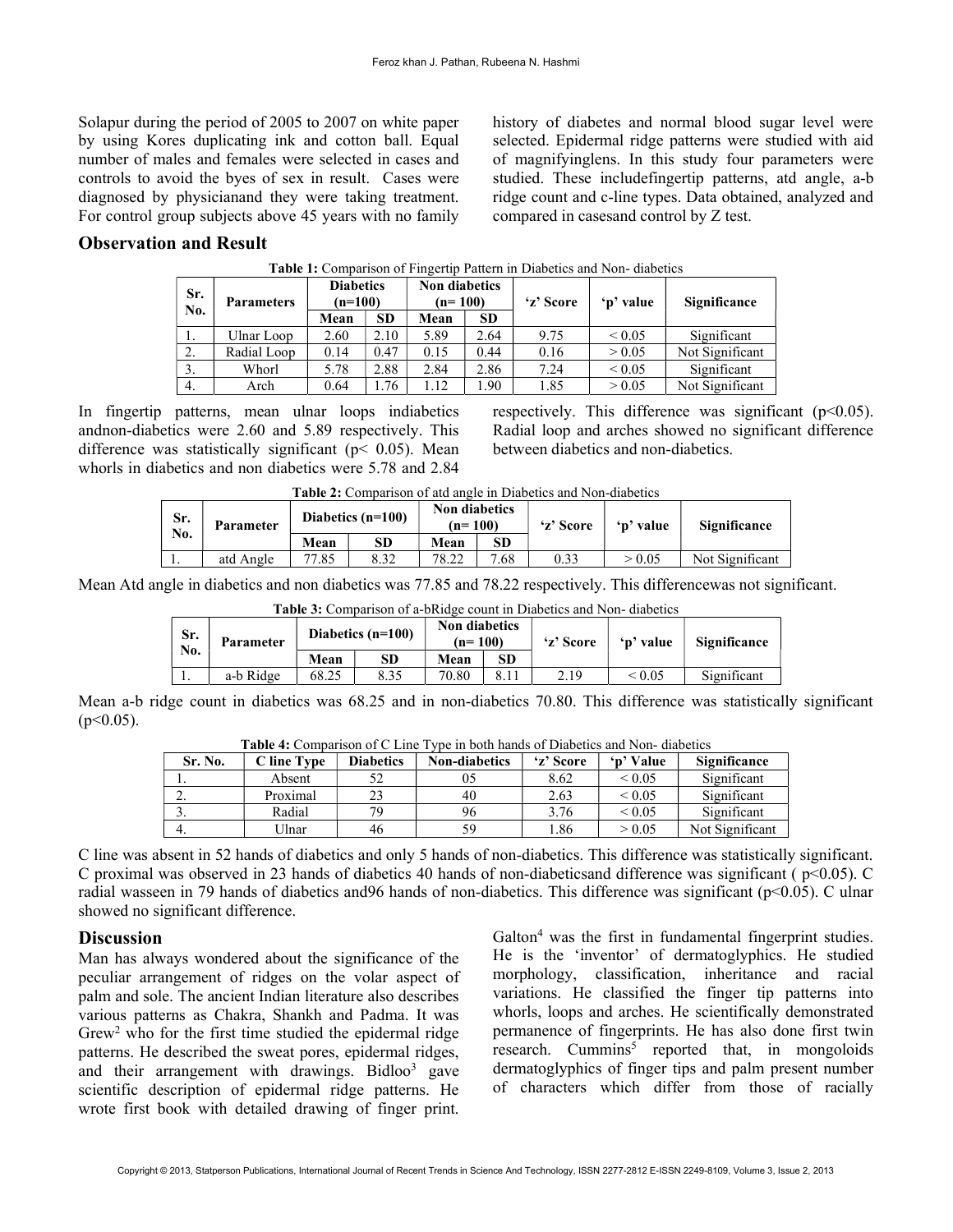comparable normal controls. He published "Dermatoglyphic stigmata in mongoloid idiots".

The present study was carried out by using the Dermatoglyphics prints of 100 non-insulin dependent diabetic patients ( 50 males and 50 females) and 100 healthy controls( 50 males and 50 females). In present study frequency of whorls was significantly increased and frequency of ulnar loop was significantly decreased in diabetic patients. These findings were similar to the finding of Santet al<sup>6</sup>.Barta L, Regoly-Merei A, Kammerer<sup>7</sup> studied dermatoglyphic features in diabetes mellitus. Theyalso reported increased density of whorls on fingertips. Archesandradial loops showed no significant difference between diabetics and non-diabetics in present study, whileSantet al<sup>6</sup> reportedsignificant increase in the frequency of arches in females and decreased frequency of radial loops only in males. This may be due to combination of both types patient in their study. Bets LV, Dzhanibekord IV, Lebedev NB, and Kureha  $T Z<sup>8</sup>$  studied constitutional and dermatoglyphic characteristics of children with diabetes mellitus. They observed pattern asymmetry in children of both sexes. Examined population was characterized by reduced incidence of loop patterns and increased incidence of double delta pattern. In boys, frequency of arches and whorls was higher and frequency of loops lowers than in controls. In girls there were no arches and incidence of radial and ulnar loops was low. In present study atd angle showed no significant difference in diabetics and nondiabetics. Ziegler AG, Mathies R, Ziegel Mayer G, Baumgarh HJ, Rodewald A, Chopra V, Standl E<sup>9</sup> studied dermatoglyphics in type I diabetes mellitus. They reported lower a-b ridge count in diabetic's patients. Similar findings of lower a-b ridge count were noted here. In present study frequency of C absent was significantly more in diabetics and C proximal was significantly more in non-diabetics.Platilova H, Pobisova Z, Zamarazil V, Vondra K, Dvorakova  $L^{10}$  studied "Dermatoglyphics –an attempt to predict diabetes.They concluded that, lacking or reduce Cline could be considered as early predicate feature. C radial was significantly more in non-diabetics as compared tonon-diabeticsand C ulnar showed no

significant difference in diabetics and controls. While Santet al<sup>6</sup>. Found increased frequency of C abortive in diabetic females while frequency of C absent was increased and frequency of C ulnar was decreased in diabetic males. This may be due to combination of both types patient in their study.

#### Conclusion

In present study we found number of ulnar loops were decreased and no of whorls were increased in diabetics. A-b ridge count was lesser in diabetics. C radial and C proximal was more common in non-diabetics while C absent was observed more in diabetics.Atd angle showed no significant difference between diabetics and nondiabetics. With this result we achieved an aim of early prediction of persons who are at high risk of development of diabetes in later life.

#### References

- 1. Cummins H.Epidermal ridge configurations in developmental defects, with peculiar reference to the ontogenetic factors which condition ridge direction. Am. J. Anat.1926; 38: 89-115.
- 2. Grew.Grews presentation to the Royal Society in 1684.
- 3. Bidloo Gouard."Anatomy Humani Carporis", Amsterdam 1685.
- 4. Galton F.Fingerprint directories, London Macmillan.
- 5. Cummins H. Dermatoglyphic stigmata in mongolism idiocy, Anatomical records.1936; 64:11.
- 6. Sant S.M.,Vare A.M., Fakhruddin S.Dermatoglyphics in diabetic mellitius. J. Anat. Soc. India.1983;35(1): 29-32.
- 7. Barta L, Regoly-Merei A. Kammerer. Dermatoglyphic features in diabetes mellitus. Actapediatrica academica Scientiarum Hungaricae. 1978; 19(1):31-4.
- 8. Bets LV, Dzhanibekord IV, Lebedev NB, and Kureha TZ. Constitutional and dermatoglyphic characteristics of children with diabetes mellitus. Probl Endokrinol (mosk).1994 Jan-Feb; 40 (1):6-9.
- 9. Ziegler AG, Mathies R, Ziegel Mayer G, Baumgarh HJ, Rodewald A, Chopra V, Standl E. Dermatoglyphics in type 1 diabetes mellitus. Diabet med. 1993 Oct; 10 (8):720-4.
- 10. Platilova H,Pobisova Z, Zamarazil V, Vondra K, Dvorakova L.Dermatoglyphics – an attempt to predict diabetes. Venitr Lek.1996 Nov; 42(11):757-60.